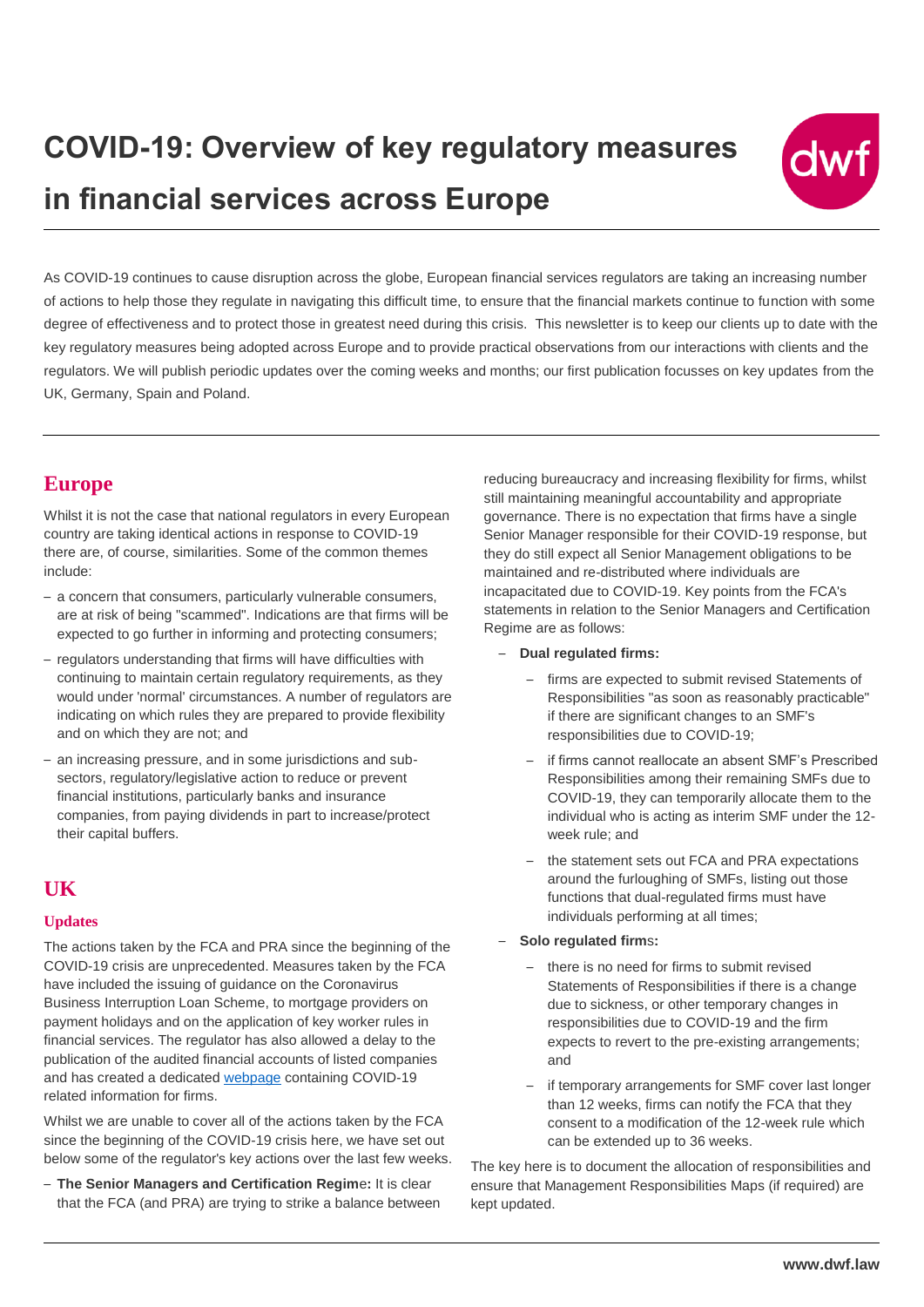For more information for dual regulated firms see [here;](https://www.fca.org.uk/news/statements/joint-fca-pra-statement-smcr-coronavirus-covid-19) for solo regulated firms see [here.](https://www.fca.org.uk/news/statements/smcr-coronavirus-our-expectations-solo-regulated-firms)

- **Firms' financial crime and market abuse systems and controls:** The FCA has emphasised that the prevention and detection of financial crime, and market abuse specifically, remains a priority and that COVID-19 does not remove firms' obligations under the Market Abuse Regulation and relevant FCA rules, for example:
	- in its [Primary Market Bulletin](https://www.fca.org.uk/publications/newsletters/primary-market-bulletin-issue-no-27-coronavirus-update) (issue 27), the FCA references market abuse requirements in multiple places. It reminds issuers of their obligations as well as the notification requirements relevant to persons discharging managerial responsibilities (PDMRs), and "persons (who are) closely associated";
	- the FCA'[s Dear CEO letter](https://www.fca.org.uk/publication/correspondence/dear-ceo-letter-coronavirus-update-firms-providing-services-retail-investors.pdf) dated 31 March makes it clear that whilst firms may have difficulties around KYC, there is flexibility already built into the rules and firms must continue to satisfy their obligations.
- **Retail investments:** The FCA is evidently concerned about the difficulties that retail investors may face during the pandemic and has published guidance to firms on the information they can provide to clients in a non-advisory context, including:
	- firms should ask for background information that may help to uncover grounds for concern; and
	- the FCA has provided a number of example messages that firms could consider using when providing customers with information.

The key message is that, provided a firm does not steer a customer to a specific investment outcome, it is unlikely that the FCA will consider advice (personalised or general) has been given. The FCA has confirmed that the Financial Ombudsman Service (FOS) will take the FCA's guidance into account. For further information, see [here.](https://www.fca.org.uk/firms/messages-firms-can-give-customers-investments-life-assurance)

- **Temporary financial relief for customers impacted by COVID-19:** Last week the FCA confirmed a package of temporary measures to assist those holding some of the most common consumer credit products. Expectations of firms include:
	- offering temporary payment freezes on loans and credit cards for up to three months;
	- allowing those negatively impacted by COVID-19 who already have an arranged overdraft on their main personal account up to £500 at zero interest for three months; and
	- ensuring that the credit file of consumers using any of these temporary measures is not affected.

For further information about these measures click [here.](https://www.fca.org.uk/news/press-releases/fca-confirms-temporary-financial-relief-customers-impacted-coronavirus)

– **CASS difficulties:** The CASS regime includes strict deadlines and a number of specific requirements, which can be hard to manage in the current circumstances. The regulator's message is that: a) firms need to do their research before contacting the regulator for guidance; b) there are some workarounds in the

current rules; and c) firms should continue to report breaches in the normal manner, even if they consider that the breach is a consequence of the current circumstances. The FCA has provided a summary of the queries that it has received (along with its general advice) [here.](https://www.fca.org.uk/firms/client-assets-coronavirus)

- **Raising new capital:** The FCA has announced a series of measures aimed at assisting companies to raise new share capital in response to the coronavirus crisis while retaining an appropriate degree of investor protection. This is relevant to listed companies as well as corporate financiers/corporate advisers and details of the measures can be found [here.](https://www.fca.org.uk/news/statements/listed-companies-recapitalisation-issuances-coronavirus)
- **MiFID – 10% portfolio value reporting:** The FCA published a Dear CEO letter about coronavirus to firms providing services to retail clients and in particular, those firms providing Portfolio Management Services or holding retail client accounts. The relaxation in this area runs until the end of September 2020 and states that the regulator will not take enforcement action where at least one notification to a retail client has taken place indicating that their portfolio as decreased in value by at least 10%. Other relaxations in this area were also cited and can be read [here.](https://www.fca.org.uk/publication/correspondence/dear-ceo-letter-coronavirus-update-firms-providing-services-retail-investors.pdf)
- **Best execution:** in the same Dear CEO letter as above, flexibility was also introduced permitting firms until the end of June to publish data under RTS 27 and RTS 28, extending deadlines to 30 June under both Standards.

### **Practical observations**

The measures summarised above are public actions being taken by the FCA. During the course of our work we have made a number of observations as to how the FCA is operating in practice:

- the FCA has been surprisingly active with current supervisory and enforcement matters;
- in an enforcement context, the FCA is considering issuing information requirements in place of conducting interviews. Notwithstanding that, enforcement cases are progressing to the next phase of the investigation, whatever that may be; and
- there appears to be a varying approach to section 166 'skilled persons' reviews; some are progressing whilst others have been postponed, we feel this is likely to be dependent on the sector of the firm concerned and whether the risk of poor outcomes is still present to its clients as a result of COVID-19.

Whilst many firms currently find their time and resources squeezed, it is evident that some are seeing a respite in regulatory supervision and are using that opportunity to review, or consider making changes to, their current systems and processes. We have also seen firms horizon scanning so that they are prepared for business after the pandemic.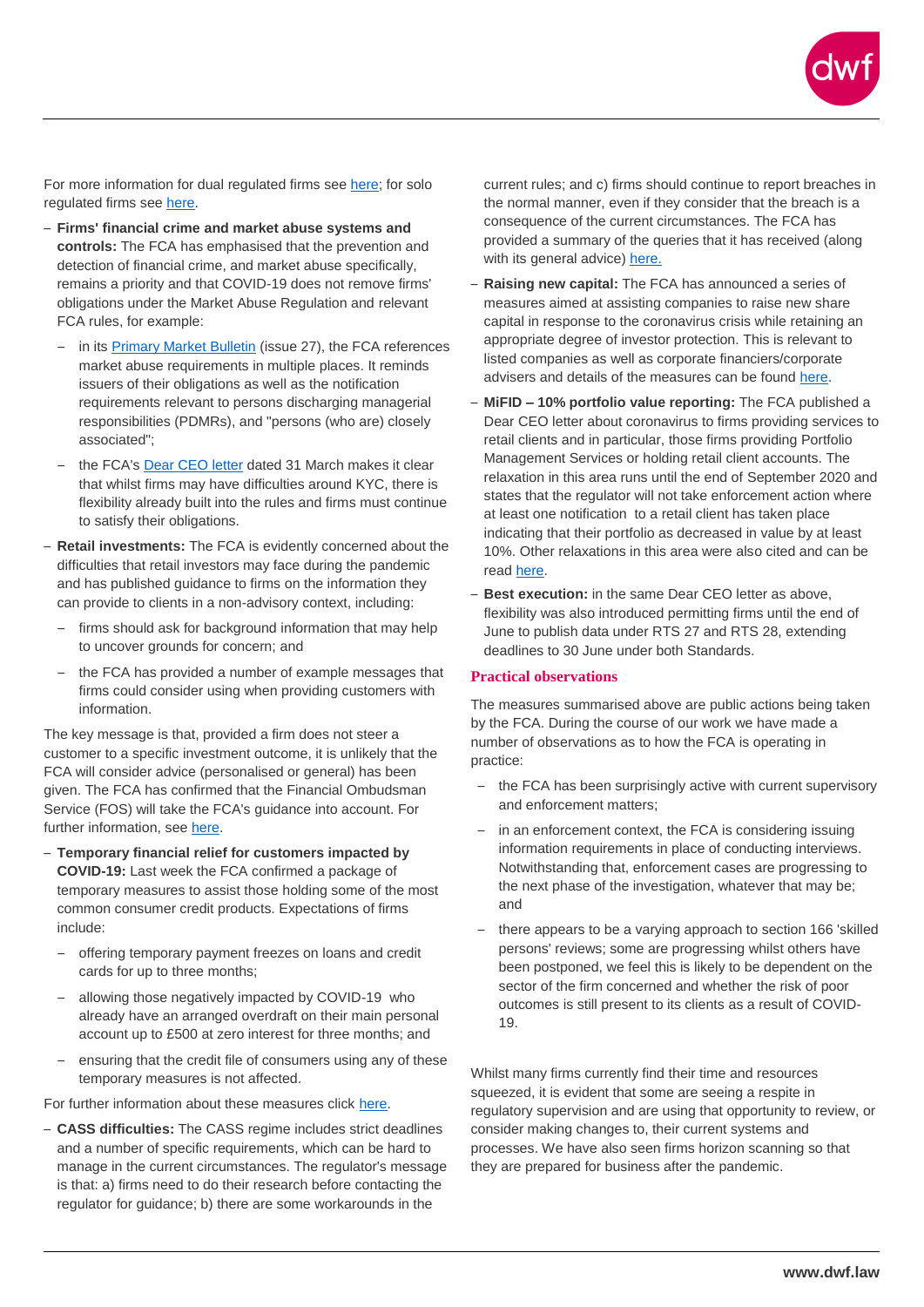

### **DWF articles**

You can find more in-depth articles on our [COVID-19 hub.](https://www.dwf.law/Legal-Insights/2020/COVID-19) In particular, we have produced updates on the following:

- the FCA has released its 2020/2021 Business Plan whilst acknowledging that COVID 19 has resulted in a re-focusing and a reduction of planned activities, at least, in the short term. Full summary [here;](https://www.dwf.law/Connected-Services/Regulatory-Consulting)
- you can find our top tips for staying on the right side of the regulator during [COVID-19 here;](https://www.dwf.law/Legal-Insights/2020/March/COVID-19-and-the-FCA-top-tips-for-firms-to-stay-on-the-right-side-of-the-regulator) and
- the FCA has introduced measures to help consumers who have outstanding loans and credits, for a full summary, see [here.](https://www.dwf.law/Legal-Insights/2020/April/Consumer-Credit-FCA-proposes-temporary-measures-arising-from-COVID-19)

### **Germany**

#### **Updates**

In response to COVID-19, the German Federal Financial Supervisory Authority (**"BaFin"**) published FAQs addressing numerous queries it had received from the market. We have highlighted some of the key points below:

- **Money laundering requirements (state promotional loans):** subject to the specific requirements of the respective state promotional loan conditions, BaFin will not object if the identification processes for granting state promotional loans are carried out in accordance with Section 14 of the Money Laundering Act (simplified due diligence);
- if, after establishing the business relationship, a firm identifies the client as posing higher risks, the firm will need to take appropriate additional measures at a suitable time;
- **Forbearance measures:** if an institution postpones a loan on the basis of a governmental order, this is not considered a forbearance measure within the meaning of Article 47b of the Capital Requirements Regulation (the **"CRR"**) because the institution does not decide to postpone the loan for a specific obligor; rather, the postponement applies to a larger group of obligors without regard to their specific individual financial situation;
- **Default of loans:** if a loan is postponed on the basis of a governmental order, the counting of days past due within the meaning of Article 178(1)(b) will be suspended for the period subject to the governmental order;
- the "unlikely to pay" criteria as part of the definition of default under Article 178(1)(a) of the CRR requires a case-by-case assessment: the basis for the institution's assessment is the obligor's payment obligations towards the institution in accordance with the postponement as stipulated by the governmental order. If an obligor receives support from a third party, e.g. through rent reductions or public grants, this is also taken into consideration in the assessment by the institution;
- **Reporting:** for certain reports, particularly those based on the German Financial and Internal Capital Adequacy Information

#### Regulation (Finanz- und

Risikotragfähigkeitsinformationenverordnung – FinaRisikoV) and the reporting of large exposures and loans of €1 million or more, BaFin and the Deutsche Bundesbank will not be taking supervisory measures for late submissions. Institutions will be permitted to use an additional modified submission procedure for master data reports for reporting large exposures and loans of €1 million or more;

- **IFRS 9 accounting and valuation:** IFRS 9 stipulates that estimates of expected loss for determining impairments are performed on a point-in-time basis and take into account forecasts for future macroeconomic development. BaFin recommends that institutions place greater emphasis on scenario estimates that remain stable over the long term and that are based on past experience for the estimation of credit loss and for the assessment of the necessity of a transfer between Stages within the scope permitted under the IFRS. This applies in particular where banks are facing uncertainties in generating reasonable and supportable forecasts. Measures by the public authorities intended to mitigate the effects of the crisis, such as support programmes and moratoria, should also be taken into account by institutions in their estimates;
- **Capital conservation buffer:** in the current situation, it is possible for institutions to use the capital contained in the capital buffers (see the Pillar 2 Capital Guidance), in particular for the purposes of granting loans. If an institution fails to meet the combined buffer requirement, this does not represent a breach of supervisory minimum capital requirements but rather the appropriate use of available equity. There are therefore no grounds for the competent supervisory authorities to object to this appropriate usage of the capital buffer;
- **Segregation of front and back office:** as a rule, the principle of dual voting in risk-relevant credit business should be observed so as to prevent conflicts of interest arising when the same staff members processes loans in both the front and back office. However, to mitigate the impact of staff shortages resulting from the crisis, BaFin considers a more flexible deployment of staff members acceptable in exceptional circumstances in order to maintain the institution's operational capacity. Institutions will need to remain alert to (and manage) the risks that arise when the same staff members perform duties in both the front and back office.

#### **Practical observations**

During the crisis, institutions should communicate with BaFin and Deutsche Bundesbank, in the following ways:

- in order reduce personal contact as far as possible, most employees are working from home. Therefore, firms should use email (or known telephone extensions) to speak with your BaFin contacts (and BaFin and Deutsche Bundesbank more generally);
- if electronic communication should be impossible in an exceptional case or due to legal form requirements, BaFin and Deutsche Bundesbank ask that you discuss the matter with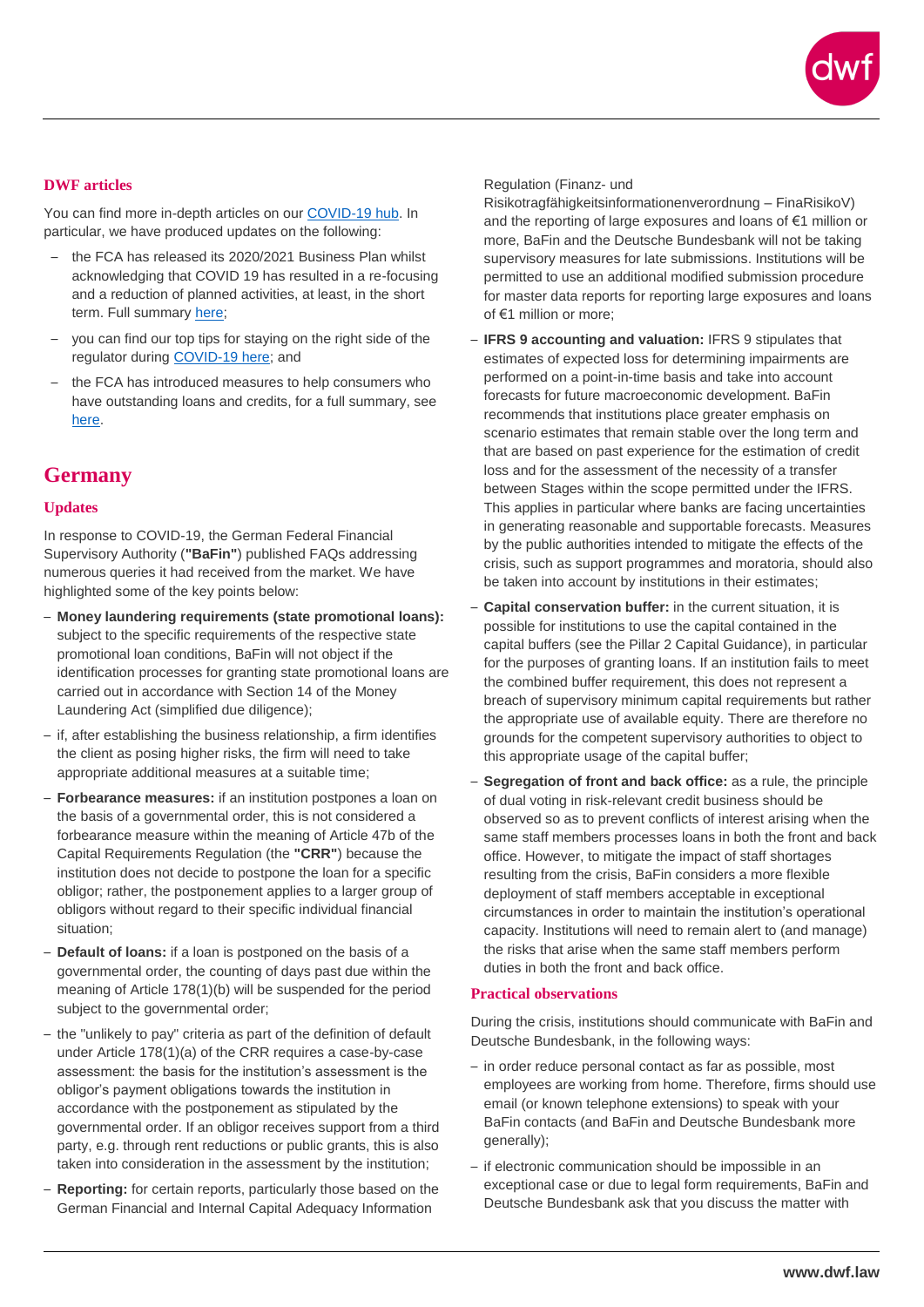

them in advance if possible;

– most supervised entities already have a secure connection to BaFin and to the Deutsche Bundesbank. If you do not, it is recommended that you contact BaFin or Deutsche Bundesbank.

On-site inspections, such as inspections of banking business carried out by the Deutsche Bundesbank and cover audits for SIs and LSIs, are being discontinued for the time being. Any inspections commenced prior to the COVID-19 crisis will be completed without any on-site activities, wherever possible. For the present, no new routine inspections will be ordered.

### **Spain**

### **Updates**

Under the 14 March 2020 Royal Decree declaring a state of emergency in Spain, the Spanish market supervisory entities both the Bank of Spain and the Spanish Stock Market National Commission (*Comisión Nacional del Mercado de Valores*) (the **"CNMV"**) - suspended all their authorization, admission and other internal proceedings until the end of the state of emergency. The employees of both entities are working remotely and any applications to the supervisors must be submitted online. These arrangements are expected to continue until at least 26 April 2020.

Following the recommendations of the European Securities and Markets Authority ("**ESMA**"), the Bank of Spain and CNMV are focused on ensuring that the firms they supervise:

- implement their business continuity plans;
- share material information on the economic impact of COVID-19; and
- manage their risks according to the applicable regulatory and/or legislative standards.

The Spanish Government has offered up to €100,000 million of financial support to unlisted businesses (in particular, SMEs and individuals) backed by a State Guarantee through the Official Credit Institute (**"ICO"**). Measures taken by the Bank of Spain in support of the Government's actions include:

- ensuring intermediary banks' terms and conditions are in line with Government policies relating to the leniency of terms for those entities financially affected by COVID-19. Each loan of up to  $\epsilon$ 1.5 million is being granted for a maximum period of 5 years with a State Guarantee of between 60% and 80% of its amount and with a capital repayment moratorium of 2 years;
- publishing guidelines following the recommendations of the European Banking Authority and ESMA on the risk classification of refinancing transactions carried out during this period. The guidelines aim to prevent certain types of transactions from automatically being classified as refinanced and restructured so as to fall in the "unlikely to pay" risk category. The relevant transactions are those that:
- receive a State Guarantee;
- have their amortization calendar amended; or
- have a payment moratorium agreed;
- in line with the above, specific considerations include:
	- any financing product with a payment delay of more than 30 days should not be classified automatically as "standard risk with special surveillance" (**"NVE"** risk) if no additional longterm risk increase is justified;
	- an increase in risk classification may only be justified if the financing transaction as a whole is affected rather than just the punctuality of repayment or on a temporary basis;
	- only amendment or restatement transactions where the debtor is seen to have financing difficulties for repayment in the long term – and not just exceptional cash shortages due to COVID-19 effects - may be classified as refinancing or restructuring transactions;
	- any other amendment of financing agreements shall be treated as renewals or amendments and kept with their normal risk classifications, provided that there is no justified risk of payment failure for the whole transaction under the new conditions.

The CNMV has also issued several guidelines on flexing the corporate requirements applicable to listed companies such as:

- the permitted assistance of members to general shareholder meetings and to board of directors meetings by virtual means; and
- extending the time period to propose the companies' annual accounts and distribution of proceeds by the boards of directors and in calling the general shareholders meetings for their approval.

Lastly, on [15 April 2020,](https://www.cnmv.es/portal/verDoc.axd?t=%7bc74b6335-d151-4fe1-993f-b29c0bb67382%7d) the CNMV extended until 18 May 2020 the prohibition on short selling shares and financial products including futures and options – over any shares and rights listed on a Spanish market.

#### **Practical observations**

The Bank of Spain and CNMV have responded quickly to the COVID-19 crisis taking actions in order to balance their duties, protect their personnel and continue supervising the financial markets and activities of those they regulate.

### **Poland**

### **Updates**

### **The Polish Financial Supervision Authority (PFSA) presented the Supervisory Stimulus Package for Security and Development.**

The PFSA has recently announced a COVID-19 support package for the Polish financial (primarily banking) sector, the Supervision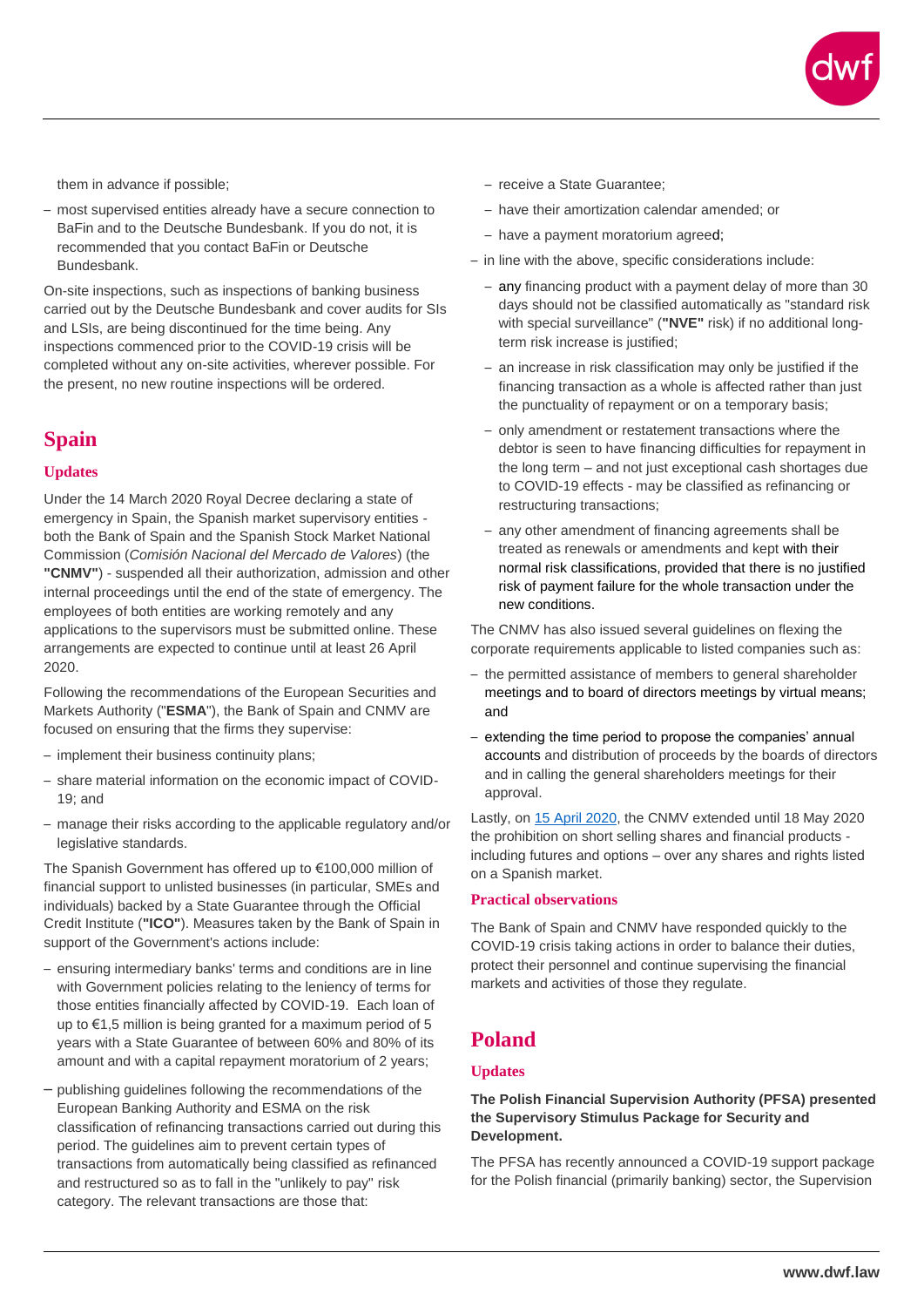

Regulatory Impulse Package for Security and Development (the "**SSP**").

The SSP aims to strike a balance between securing the stability of the financial system (especially the banking sector) and maintaining the availability of credit for businesses. The SSP is divided into the following sections:

- reserves and credit exposure classification including:
	- PFSA proposals amending the Regulation of the Minister of Finance in relation to provisions for risk related banking activity. Specifically, these changes provide certain exemptions from the requirement to reclassify credit exposures to:
		- micro, small and medium sized entities;
		- individuals (including employees and those who have recently lost their job),
		- where there is a change of repayment schedule caused by COVID-19.
- capital buffers (which includes supporting lower systemic risk buffers);
- liquidity requirements (the PFSA is adopting an individual approach to liquidity buffers in the case of each bank);
- day-to-day supervision (which includes decreasing the number of scheduled controls in banks as well as a 6 month extension to the time limit for banks to conform to EBA guidelines on outsourcing); and
- legislative measures (including proposing legislation under which banks would be able to extend the deadlines for

repayment of loans or amend the terms of loans in favour of individual and SME clients based on their creditworthiness assessed after 30 September 2019).

The PFSA has also announced measures to assist in financing SME clients whose creditworthiness has not been assessed since 30 September 2019. For further details of these measures please click [here.](https://www.knf.gov.pl/o_nas/komunikaty?articleId=69471&p_id=18)

#### **The PFSA suggests the suspension of payment of dividends by banks and insurance companies.**

The Chairman of the PFSA has made it clear that he expects banks and insurance companies not to pay dividends from the profit generated in previous years. The PFSA has stated that banks and insurance companies should strengthen their capital base by accumulating profit. In addition, they should not engage in any activity outside of the scope of their normal business without prior consultations with the PFSA.

#### **Practical observations**

The PFSA has been very active in preparing and implementing measures in response to COVID-19. The measures adopted by the PFSA demonstrate that it is taking a flexible and marketoriented approach to the pandemic.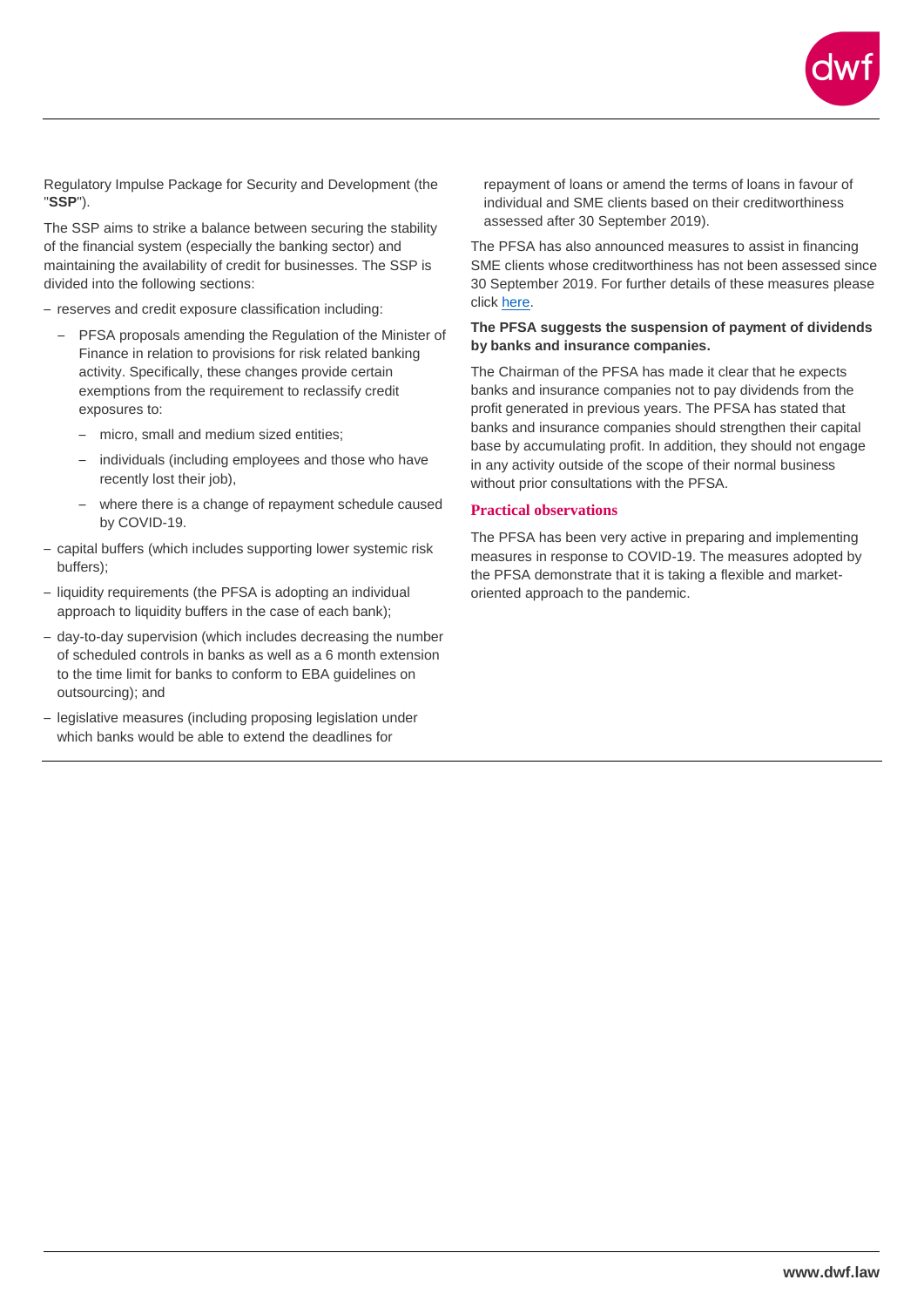

### **Contacts**

### **UK**

**Financial Services**



**Martin Pugsley** Head of Financial Services Sector **T** +44 20 7645 4135

**M** +44 7718 130 683

**E** martin.pugsley@dwf.law

### **Financial Services Regulatory Legal**



**Robbie Constance**

- Partner<br>T +44 **T** +44 20 7645 9629
- 
- **M** +44 (0)7545 100 514<br>**E** robbie.constance@dv **E** [robbie.constance@dwf.law](mailto:robbie.constance@dwf.law)

#### **Regulatory Consulting**



**Andrew Jacobs** Partner

- **T** +44 20 7645 4459
- **M** +44 (0)7902 701 867
- **E** [andrew.jacobs@dwf.law](mailto:andrew.jacobs@dwf.law)



**Richard Burger** Partner<br>T +4 **T** +44 20 7280 8944 **M** +44 7545 100 510

**E** [richard.burger@dwf.law](mailto:richard.burger@dwf.law)



**Imogen Makin** Legal Director<br> $T +442072$ **T** +44 20 7220 5262 **M** +44 (0)7842 608 194 **E** [imogen.makin@dwf.law](mailto:imogen.makin@dwf.law)



**Aaron Osborn** Associate<br>T +44 2 **T** +44 20 7220 5246 **M** +44 (0)7892 701 766 **E** [aaron.osborn@dwf.law](mailto:aaron.osborn@dwf.law)



**Darren Fisher** Director<br>T +44

- T +44 20 7645 9533<br>M +44 (0)7598 600 1
- **M** +44 (0)7598 600 112 **E** [darren.fisher@dwf.law](mailto:darren.fisher@dwf.law)

## **Germany**



**Marc von Ammon** Partner

- **T** +49 (0) 221 534098-0
- **M** +49 (0) 151 12659375
- **E** marc.vonammon@dwf.law